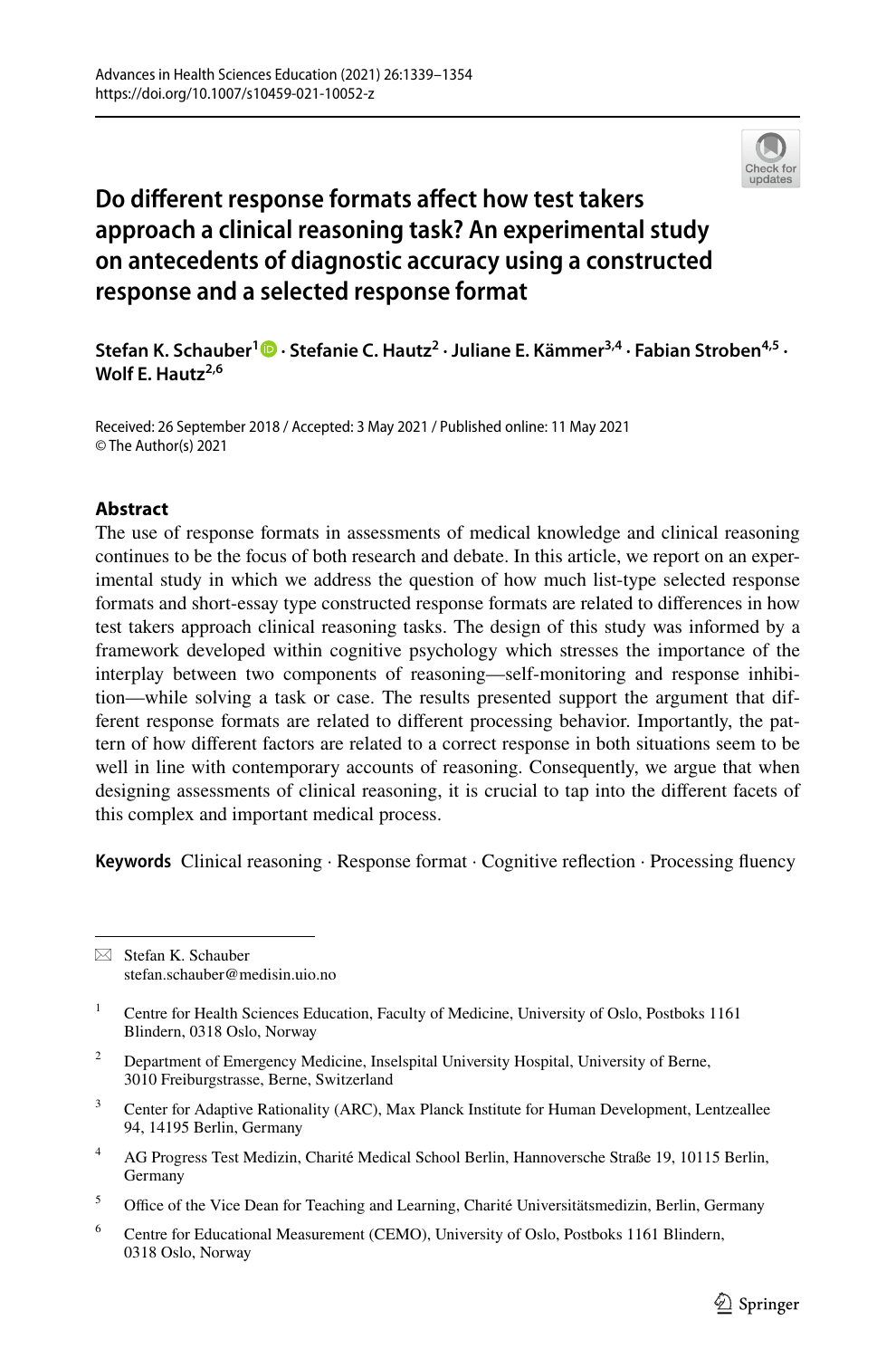# **Introduction**

A crucial decision when designing an educational assessment is the selection of the format in which test takers give their response to the tasks or problems posed. Both research on assessment in medical education (Desjardins et al., [2014](#page-12-0); Heemskerk et al., [2008;](#page-13-0) Huwendiek et al., [2017](#page-13-1); Norman et al., [1996;](#page-14-0) Sam et al., [2018;](#page-14-1) Schuwirth et al., [1996](#page-14-2)) and the broader literature on educational and psychological testing (Bleske-Rechek et al., [2007;](#page-12-1) DeMars, [1998](#page-12-2), [2000](#page-12-3); Hickson et al., [2012;](#page-13-2) Lukhele et al., [1994;](#page-14-3) Rodriguez, [2003\)](#page-14-4) have repeatedly focused on the question of in how far diferent item response formats evoke differences in task processing behavior.

Scholars within the feld of educational testing typically draw a distinction between constructed and selected response formats. Selected response (SR) formats include all types of questions where test takers have to pick the correct option(s) out of a list. These are, for instance, multiple-choice, true/false, or multiple response questions. Constructed response (CR) formats, on the other hand, are questions or tasks where test takers have to generate the answer on their own. For example, this is the case in any essay or simply when test takers have to write in a single term (e.g. a diagnosis). Indeed, there is a common suspicion that these two broader classes of response formats evoke fundamentally diferent cognitive processes. Recognizing the correct option is perceived as being very diferent from generating the answer (Lissitz et al., [2012](#page-13-3); Martinez, [1999](#page-14-5); Ozuru et al., [2013\)](#page-14-6). The main concern here is that the use of selected response formats would compromise the validity of assessments. If true, this would have important implications for both the design of assessments in medical education and research on clinical reasoning. However, empirical data to support these claims are limited (Hift, [2014;](#page-13-4) Norman et al., [1996](#page-14-0)).

On a pragmatic level, research shows that variations in response formats hardly afect actual assessment outcomes. That is, across disciplines, studies typically fnd high correlations between performances on tests using SR and CR formats (Martinez, [1999;](#page-14-5) Rodriguez, [2003\)](#page-14-4). For example, in a recent article, Desjardins et al. ([2014\)](#page-12-0), found a correlation of  $r=0.83$  between performances on SR and CR tests using identical item-stems (i.e., identical clinical cases) in both conditions. At the same time, studies also report a consistent diference—selected response items are typically easier to answer. Compared to constructed response formats, test takers answer correctly more often when a SR format is used even if the problem posed is identical (Norman et al., [1996;](#page-14-0) Sam et al., [2018;](#page-14-1) Schuwirth et al., [1996](#page-14-2)). However, research also shows that using a SR format can make a task more difcult. This occurs when the options contain a highly attractive, but incorrect answer (Desjardins et al. [2014](#page-12-0); Schuwirth et al., [1996](#page-14-2)). Importantly, these fndings clearly highlight that test takers indeed make use of the options presented in a selected response format—even though the same options might, at times, be misleading.

Obviously, the possibility to uncover diferences and similarities necessarily depends on the framework used to conceptualize response behavior or processes. Typically, studies conducted within medical education have been based on dual-process models. For instance, one popular framework diferentiates between inductive and deductive reasoning (Elstein et al., [1978;](#page-13-5) Patel et al., [1993](#page-14-7)). Hence, the according studies use think-aloud techniques to reveal this type of reasoning (Heemskerk et al. [2008\)](#page-13-0). Others focus on the reasoning as either intuitive/fast or elaborate/slow (Monteiro & Norman, [2013](#page-14-8)); in the according studies, analysis of response times plays a crucial role (Monteiro et al. [2015\)](#page-14-9). In this paper, we aim at ofering a new perspective on response behavior in a clinical reasoning scenario, which, in turn, introduces a new methodological approach, too.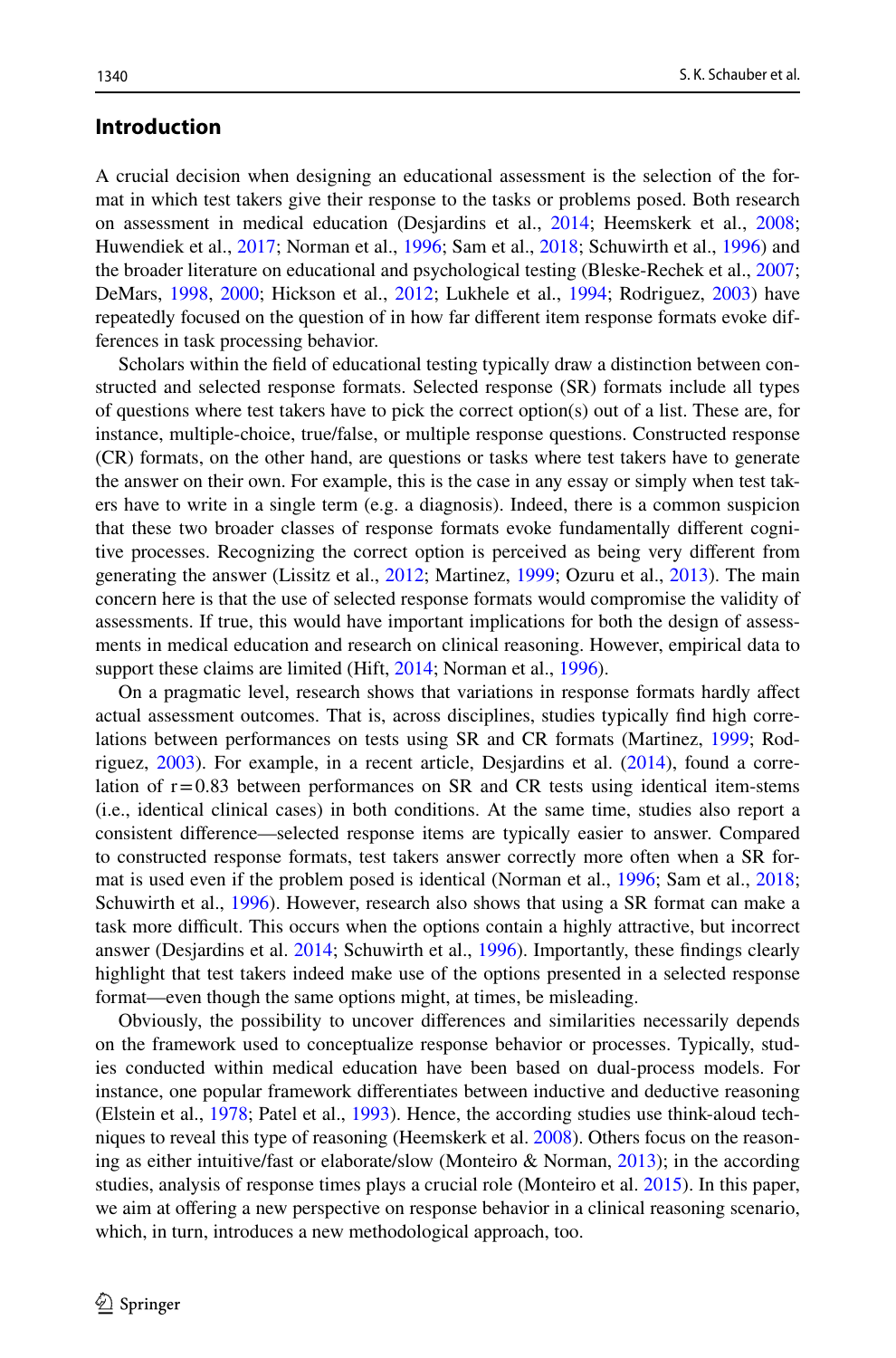In this study, we use a more recent framework that focusses on understanding the origins of errors in reasoning (De Neys, [2013](#page-12-4), [2014;](#page-12-5) De Neys & Bonnefon, [2013](#page-12-6); De Neys & Glumicic, [2008\)](#page-12-7). DeNeys' approach is rooted in dual process theory as it assumes that a response can be rather intuitive or more elaborate. The authors postulate that errors can originate from three elementary components of reasoning: storage, self-monitoring, and response inhibition. The frst component, storage, means that reasoners answer incorrectly because they simply might not know or know wrong. Incorrect knowledge or misconceptions are, however, typically acquired long before an actual task is processed. The second crucial component is self-monitoring, which occurs while working on a problem. For instance, the feeling of being confdent can determine the course of how a participant engages in solving a task or problem (Thompson et al., [2011\)](#page-14-10). Critically, the third and final component is the ability to inhibit an intuitive response. Such inhibition is regarded as a key element in order to be able to adapt the actual reasoning process, that is, to switch from an intuitive response to a more elaborate one. While this framework resembles current thinking in research on clinical reasoning (e.g., Norman & Eva,  $2010$ ), there are a number of critical diferences and additions, especially in regard to how self-monitoring and inhibition are understood.

The frst diference is related to how various measures self-monitoring are subsumed in one single indicator of task-fuency. Task fuency is a reasoning person's experience of processing a problem (Benjamin et al., [1998;](#page-12-8) Oppenheimer, [2008](#page-14-12)). This perception is formed by three indicators: The appraisal of something being difficult, which leads to increased time-on-task, which then results in a judgment of low confdence (Alter & Oppenheimer, [2009;](#page-12-9) Dunlosky, & Thiede, [2013;](#page-13-6) Hertwig et al., [2008](#page-13-7); Koriat, [2012;](#page-13-8) Kornell et al., [2011](#page-13-9)). These three aspects, taken together, are indicators of task fuency, which, in turn, is a crucial trigger that can alter the reasoning process. For instance, reasoners might engage in more elaborate reasoning if they perceive low task fluency (Alter et al., [2007\)](#page-12-10). This idea has its counterpart in research on overconfdence in diagnostic reasoning. Here too, the ability to appraise one's own lack of knowledge or expertise is assumed to be crucial for avoiding––sometimes serious––errors (Berner & Graber, [2008\)](#page-12-11). In summary, while there are many similarities to the concept of self-monitoring, task fuency allows for integrating diferent measures into a theoretically informed single indicator.

Importantly, Second, the approach by DeNeys and colleagues assumes that inhibiting an initially attractive, intuitive response is a crucial capacity in any reasoning scenario (Pennycook et al., [2015](#page-14-13); Thompson et al., [2013](#page-14-14); Toplak et al., [2014](#page-14-15)). Much of the thinking on such inhibitory processes is related to a paradigm used in the Cognitive Refection Test (Fredrick, [2005](#page-13-10)). The starting point in these studies is to create tasks or problems that tend to trigger an immediate, but incorrect response. In order to solve a problem correctly, participants have to inhibit and overwrite this spontaneous response. For instance, one of the tasks in the cognitive refection test goes as follows: *A bat and a ball cost \$1.10 in total. The bat costs \$1.00 more than the ball. How much does the ball cost?* The prepotent, incorrect, response in this case is "10 cents", and, indeed, many participants give this intuitive response (Toplak et al., [2011\)](#page-14-16). In order to answer correctly to such questions (assuming that they do not already know the solution), participants have to realize that the intuitive solution is incorrect, and overwrite their frst response.

Since its frst publication, the Cognitive Refection Test (CRT) has been used in a wide range of studies, and substantial correlations to a number of indicators of faulty or biased reasoning have been found (Białek & Sawicki, [2018\)](#page-12-12). In its original conception, the validity of the claim that this test indeed is an indicator of the ability to inhibit spontaneous responses has been mostly justifed on a theoretical basis by the design of the tasks or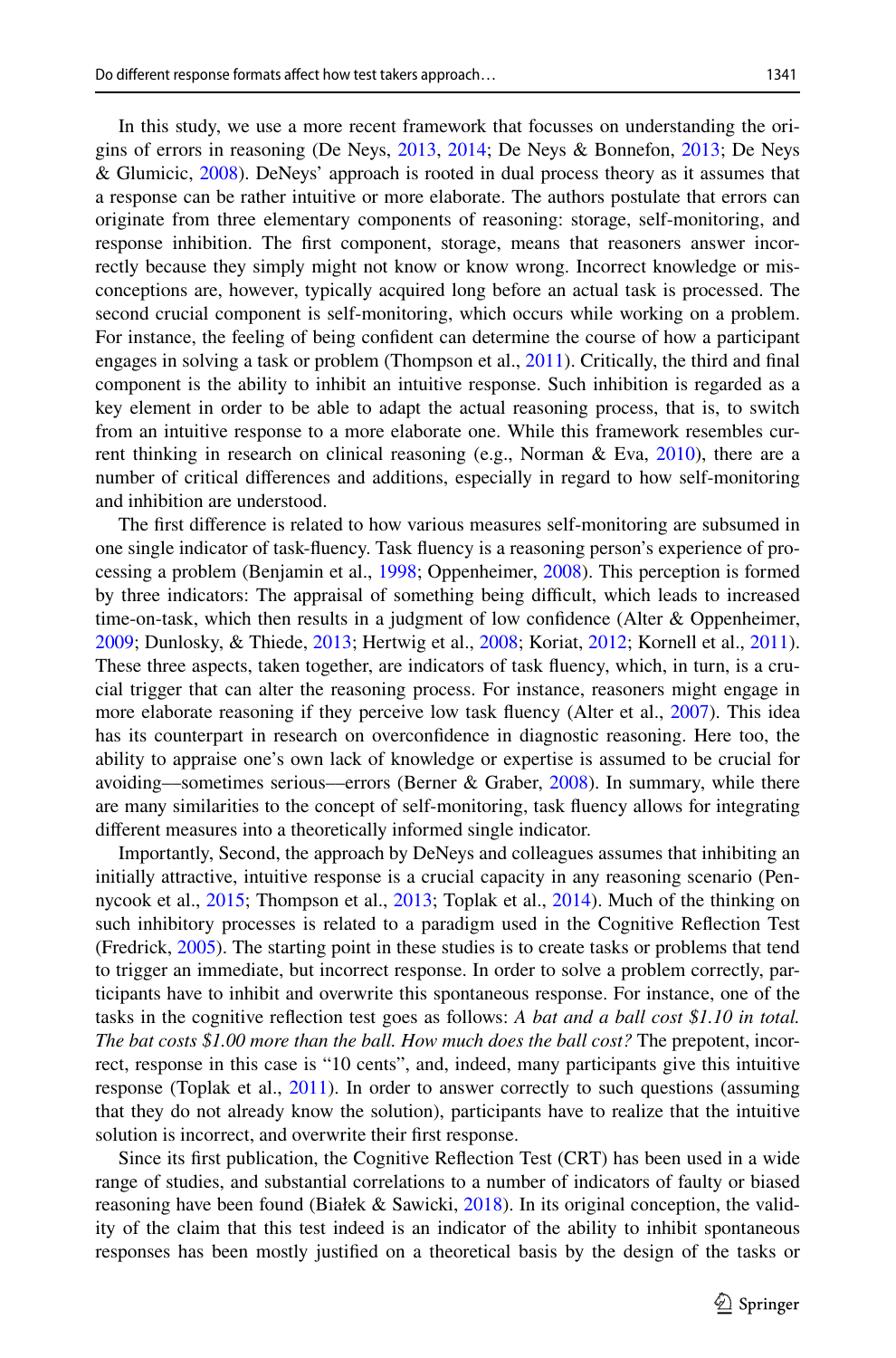questions. More recently, studies have focused on tracing participants' response behavior when working through problems where they have to inhibit a prepotent answer (Toplak et al., [2011;](#page-14-16) Travers et al., [2016\)](#page-15-0).

Indeed, the ability to inhibit and refect on a prepotent answer may play a crucial, but diferential, role in any testing scenario. In the particular context discussed here, SR and CR formats presumably difer with respect to the demands they set for test takes. Two strands of research support this expectation. First, previous studies found that more intuitive response behavior is more likely observed in SR format conditions (Heemskerk et al., [2008\)](#page-13-0). Second, studies by Kostopoulou et al. [\(2012](#page-13-11), [2015,](#page-13-12) [2016\)](#page-13-13) found that reconsidering an initial hypothesis improves accuracy. In her studies, presenting a list of likely diagnoses was an especially efective intervention. Furthermore, Mamede and colleagues repeatedly demonstrated that deliberately reflection on difficult cases improves diagnostic accu-racy, too (Mamede et al, [2012,](#page-14-17) [2020](#page-14-18)). Taken together, these findings suggest that, firstly, responses in SR conditions are more likely to be given intuitively but also that, secondly, reconsidering a spontaneous answer can improve accuracy.

The research reviewed above highlights an obvious contradiction. On the one hand, studies largely fnd that the scores obtained from assessments using one of the two formats are highly correlated—suggesting that the formats are largely exchangeable. At the same, both theoretical approaches and empirical evidence support the stance that diferent response formats trigger diferences in cognitive demands and response behavior. Indeed, very diferent processes might still lead to the same scores.

Against this backdrop, we aim at addressing the question of why scores difer between CR and SR formats from a new perspective. We use DeNeys' account of three elementary factors of reasoning to formulate expectations on where in the response process such diferences actually occur. This account introduces a new perspective on investigating the efects of response formats in clinical reasoning tasks. It critically adds in two distinct ways theoretically and methodologically. First, it opens up the perspective that diferent response formats can be understood as setting diferent demands to the test taker, but, crucially, neither of them is inherently "more" or "less" valid. Second, this perspective builds on the conception of fast/slow thinking, but also goes beyond it in an important way. By stressing the importance of inhibition and, consecutively, refection in intuitive response behavior, this framework accounts for some of the criticism dual process models are faced with (Evans, [2008;](#page-13-14) Kruglanski & Gigerenzer, [2011](#page-13-15)). Hence, the current study adds to the literature in two critical ways:

- On a theoretical level, we introduce a contemporary framework from cognitive psychology to health science education in order to reframe the issue on diferences in response formats.
- On an empirical level, we formulate and investigate research questions on the role of these components in processing clinical reasoning tasks.

We conducted an experimental study in which we investigate the efect of a selected response format versus a constructed response format on response behavior in a clinical reasoning scenario. In our study, we assume that case-specifc knowledge was independent of the testing condition, as we conducted a randomized study. Furthermore, we address two main research questions. First, we expect that diferences in perceived fuency are related to diferences in accuracy across cases. Second, we expect that scores on the CRT—as an indicator of the ability to inhibit a response—are diferently related to accuracy across the two experimental conditions (CR, SR). Since one of the concerns frequently raised in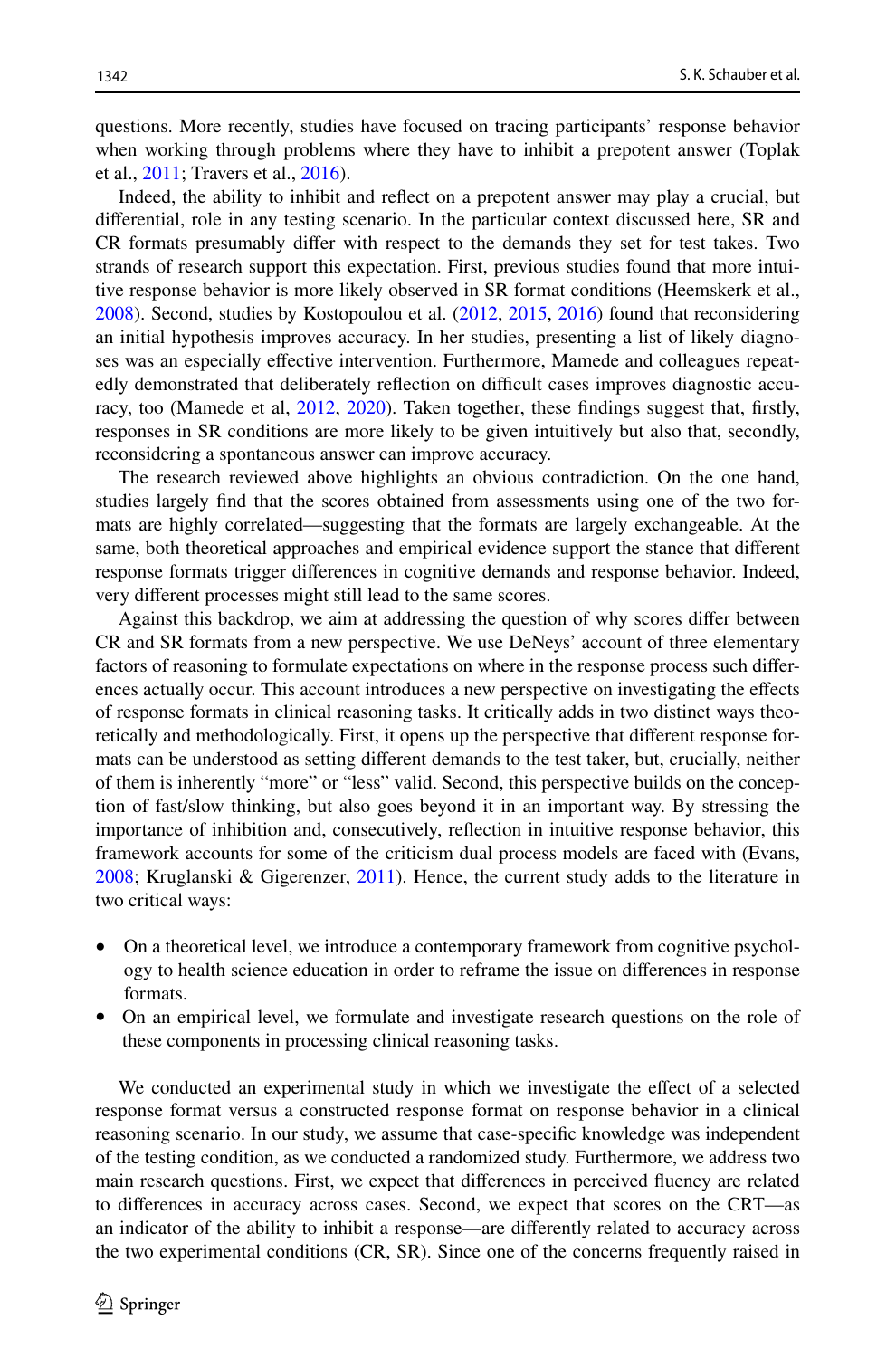regard to SR questions is that testees could simply guess the correct answer, we formulate a fourth research question. We speculate that reported guessing is related to low perceived fuency and consequently to lower chances of success.

# **Methods**

## **Participants**

The study was conducted at Charité–Universitätsmedizin Berlin. We invited all 350 medical students in their 4th academic year via email and through Facebook postings to participate in a "study of factors afecting decision making in emergency medicine". Participation was voluntary and the institutional review board of Charité—Universitätsmedizin granted the study its approval (EA4/096/16). The frst 60 replying students were invited to participate in the study. A total number of  $N=54$  students (67% females) took part. On average, participants were  $M = 24.6$  (SD = 3.38) years old.

# **Procedure**

Upon arrival, participants were randomly assigned to one of two experimental conditions – CR ( $N=27$ ) or SR ( $N=27$ ). Participants were then informed about the study procedure and signed the consent form. After flling in a questionnaire on general demographic information, participants received a demonstration of how to work on the clinical cases. In total, one training case plus six clinical cases were administered, the latter were presented in random order. After participants had completed the cases, the Cognitive Refection Test (Frederick, [2005](#page-13-10)) was administered. The complete session lasted about one hour, for which participants were compensated with  $\epsilon$ 20 (\$22 at that time).

## **Clinical cases**

We administered the ASCLIRE (Kunina-Habenicht et al., [2015](#page-13-16)) assessment, which consists of six clinical cases plus one trial case. Each case presents a patient with shortness of breath. All cases depict common causes of acute and sub-acute dyspnea. Participants were instructed to take all diagnostic tests they deemed relevant but no more than that. A total number of 30 diagnostic tests are available to choose from. Clicking on a test elicited the fnding in the form of a text (e.g., pulse rate), an image (e.g., ECG, chest X-ray), or audio (e.g., heart sounds, history). Where feasible, these fndings require the participants' interpretation (e.g., ECG, heart sounds). Some fndings (e.g., ultrasound exams, CT scans) are available only as radiologists' textual report. Participants were free to choose any type, order and number of diagnostic tests they wanted to see or listen to, and repeated acquisition was allowed.

Participants were instructed to diagnose the patient as fast as possible without sacrifcing accuracy. Importantly, students could decide to end the information-gathering phase and move on to giving their diagnosis. Once they decided to move on, they were no longer able to obtain clinical tests for the case. This procedure allowed for separating the time students took for obtaining information and processing the case form the time they needed to enter their diagnosis. After submitting their diagnosis and before proceeding to the next case, all participants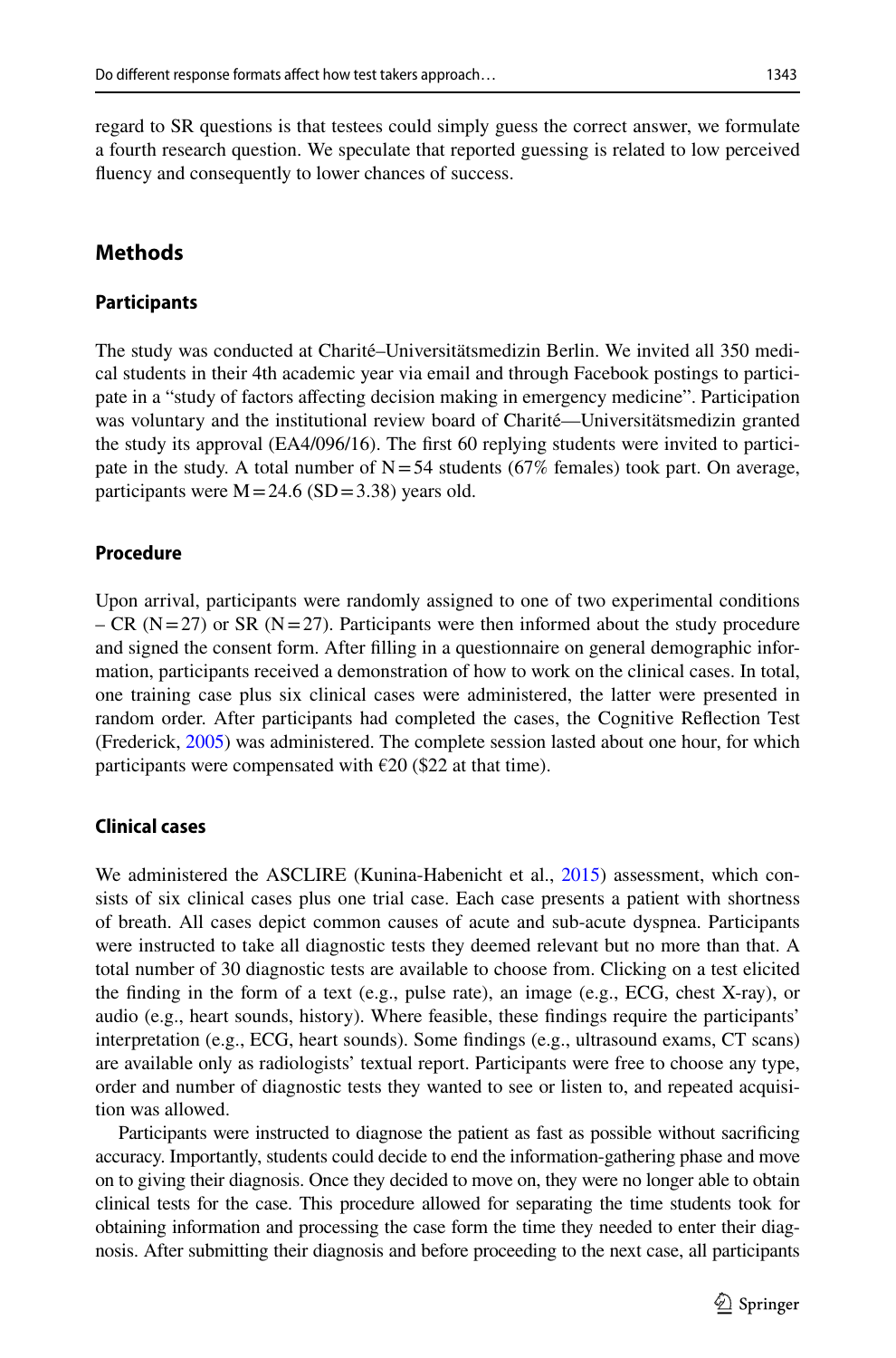were asked to evaluate each case with regard to its difficulty, whether or not they were guessing, and to what extent they were confdent in the correctness of the diagnosis.

In the selected response condition, participants were free to choose a diagnosis by selecting one out of a list of 20. No return to the diagnostic tests was possible at this point. The list of possible diagnoses was the same for all cases and ordered alphabetically. In the constructed response condition, participants entered their diagnosis into a free text form after they fnished processing the case. No return to the diagnostic tests was possible at this point. Three board certifed emergency physicians with each at least 10 years of professional experience independently evaluated each CR response, blinded towards which examinee provided it. The fnal accuracy score was then derived from the majority of raters.

In the study by Kunina-Habenicht et al.  $(2015)$ , a Cronbach's Alpha of Alpha=0.48 across the six cases was reported. The authors provide further evidence for the validity of the ASCLIRE framework in the said article.

# **Measures**

#### **Accuracy**

The main outcome measure was whether or not students found the correct diagnoses to the presented cases. Accuracy of the selected diagnoses was treated as a dichotomous measure (correct or incorrect).

#### **Confict detection and indicators of task fuency**

The meta-cognitive measures obtained were confidence and perceived case difficulty. Furthermore, the time on a case was recorded in seconds. Confdence in the correctness of the diagnosis was rated on a percent-scale from 0% (*no confdence*) to 100% (*highest confdence)* in 10% increments. Perceived case difculty was evaluated on a 5-point rating scale from 1 (*very easy*) to 5 (*very difficult*).

# **Combined fuency score**

In order to build a combined fuency score, self-reports on confdence and difculty as well as time spent on case were standardized within each participant across cases with a mean of  $M_{within}=0$  and a standard deviation of  $SD_{within}=1$  (i.e.,within-person centred). We then multiplicated the z-standardized time-on-case and difculty ratings by minus 1, thus reversing these two measures. In this way, the three variables had the same interpretation with regard to the fuency measure: Higher values on the three variables signifed higher fuency. After centering and reversing, an average score was calculated using the three variables within every case. As a result, we obtained one fuency score for each person on each case (where higher scores indicate higher fuency). Hence, these scores carry information on the relative fuency experienced between cases and within each person.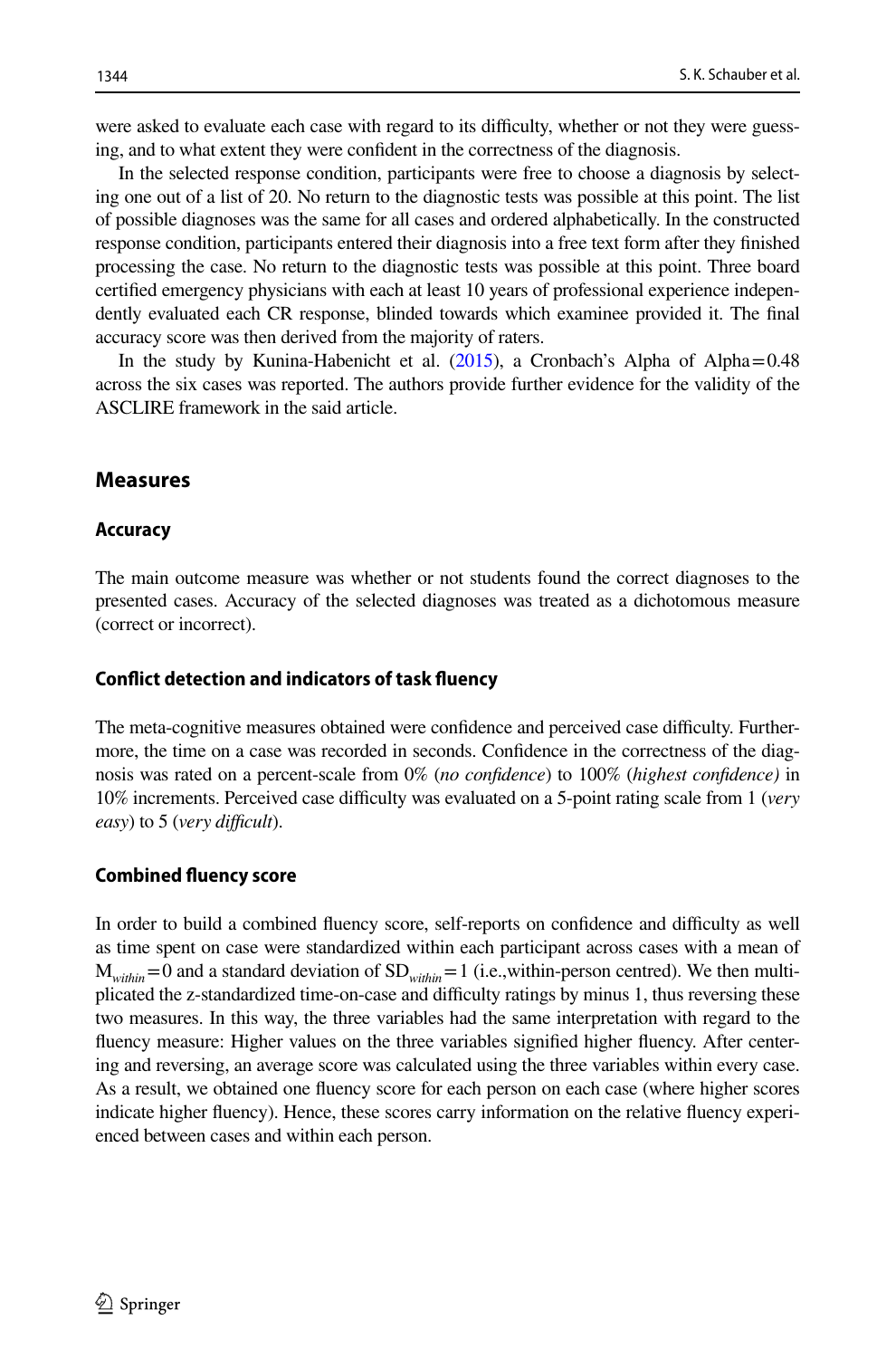We administered a German version of the three items cognitive refection test (Frederick, [2005\)](#page-13-10) after students completed the six clinical cases. The score on the CRT was calculated as the number of correct responses on the three-item test. Reliability was determined by means of Cronbach's Alpha.

#### **Guessing**

Participants reported guessing per case dichotomously. After submitting a diagnosis, they received the following prompt: "Thank you for your diagnosis. Did you guess it? Yes/no".

# **Analytic procedure**

Generalized linear mixed models (GLMMs) were used to analyze between-group diferences in chances to solve a case correctly. The models used had the general form of:

$$
logit(P_{ij}) = \gamma_0 + \sum_{h=1}^{r} \gamma_h x_{hij} + S_{0i} + C_{0j}
$$

where  $P_{ii}$  is the odds ratio for subject *i* giving a correct response to case  $j, \gamma_0$  indicates the intercept, and  $S_{0i}$  and  $C_{0j}$  represent the random intercepts for subjects and cases, both following a normal distribution with a mean of 0 and standard deviations of  $\tau_{00}$  and  $\omega_{00}$ , respectively. As usual, the residual term in a logistic model is fixed to  $\frac{\pi^2}{3}$  ( $\approx$ 3.29) and hence remains constant across all models. The sum  $\sum_{i=1}^{n} \gamma_{h}x_{hij}$  represents the  $X_{(h=1, ..., r)}$  predictors while  $\gamma_h$  represents the according fixed effect. This means that  $x_{hij}$  represents the value of subject *i* on case *j* for predictor  $X_h$ . For example,  $x_{4,3}$ , would signify subject 3's response on case 2 to the question of whether she was guessing the diagnosis on that case or not ("0" or "1"). The *r*=4 predictors (response format, CRT, task fuency, and reported guessing) were entered successively meaning that, in total, 4 increasingly complex models were estimated.

We calculated the explained variance at the level of the random efects by calculating the proportional reduction of variance at the given level in relation to a Null Model (i.e., a model including an intercept only). Details on this procedure can be found in Snijders and Bosker [\(2011](#page-14-19)). The threshold for statistical significance was set at  $p=5%$ . The package lme4 (Bates et al., [2015\)](#page-12-13) within the R Language and Environment for Statistical Computing (R Core Team, [2018\)](#page-14-20) was used to estimate the models.

# **Results**

#### **Descriptive statistics**

Please refer to Table [1](#page-7-0) for descriptive statistics for both groups and all cases. Case 4 ('pneumonia') was the easiest case, diagnosed correctly by 93% of the participants in the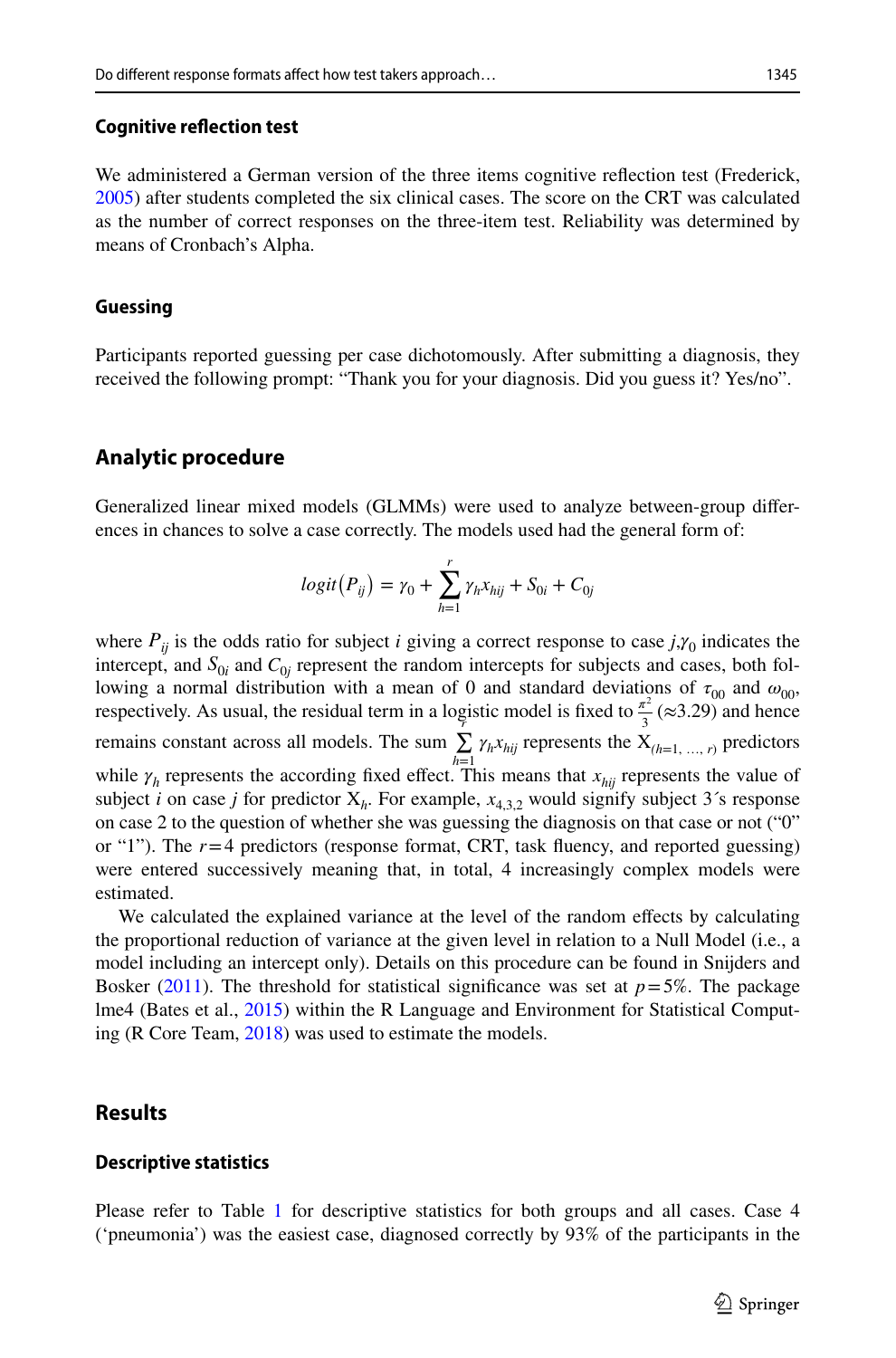| Clinical case                                                        | Condition Diag- | accuracy<br>nostic | Guessing | Reported Confidence          |             | Experienced difficulty Time on case (in seconds) Time for submit-                                                                                                        | ting response (in<br>seconds) | Fluency (z-scores) |
|----------------------------------------------------------------------|-----------------|--------------------|----------|------------------------------|-------------|--------------------------------------------------------------------------------------------------------------------------------------------------------------------------|-------------------------------|--------------------|
| 1: instable ventricular<br>tachycardia                               | $\mathbb{R}$    | 44%                | 26%      | $62.96(18.77)$ 3.48 $(0.94)$ |             | 158.95 (82.98)                                                                                                                                                           | 26.64 (15.69)                 | $-0.06(0.65)$      |
|                                                                      | g               | 23%                | 15%      | $60.38(23.91)$ 3.58 $(0.95)$ |             | 160.22 (94.22)                                                                                                                                                           | 16.83 (26.04)                 |                    |
| 2: chronic obstructive<br>pulmonary disease                          | S <sub>R</sub>  | 93%                | 15%      | 76.67 (16.64) 2.52 (1.12)    |             | 125.09 (65.5)                                                                                                                                                            | 9.97 (10.42)                  | 0.34(0.68)         |
|                                                                      | g               | 77%                | 4%       | $66.54(19.58)$ 3.23 $(0.82)$ |             | 171.06 (78.86)                                                                                                                                                           | 21.35 (12.34)                 |                    |
| 3: pulmonary edema                                                   | $S_{R}$         | 52%                | 15%      | $64.44(25.47)$ 3.41 (1.01)   |             | (68.01 (76.24)                                                                                                                                                           | 29.77 (31.1)                  | $-0.23(0.58)$      |
|                                                                      | g               | 31%                | 12%      | 54.23 (22.48)                | 3.88 (0.65) | 249.53 (144.85)                                                                                                                                                          | 17.88 (17.6)                  |                    |
| 4: pneumonia                                                         | $S_{R}$         | 93%                | $11\%$   | 78.15 (15.94)                | 2.59 (1.05) | 124.32 (66.14)                                                                                                                                                           | 15.62 (11.52)                 | 0.41(0.52)         |
|                                                                      | g               | 92%                | 15%      | 66.15 (20.8)                 | 2.85(0.83)  | 156.6 (98.5)                                                                                                                                                             | 13.98 (6.11)                  |                    |
| 5: pulmonary artery<br>embolism                                      | S <sub>R</sub>  | 59%                | 22%      | 62.96 (27.29)                | 3.56(1.22)  | 176.05 (105.64)                                                                                                                                                          | 22.15 (23.8)                  | $-0.06(0.71)$      |
|                                                                      | ජි              | 50%                | 15%      | $60.38(24.41)$ 3.62 $(0.98)$ |             | 174.48 (82.1)                                                                                                                                                            | 13.87 (15.48)                 |                    |
| 6: intoxication                                                      | S <sub>R</sub>  | 56%                | 30%      | $57.04(25.99)$ 3.7 (0.95)    |             | 176.74 (124.57)                                                                                                                                                          | 23.45 (20.3)                  | $-0.39(0.78)$      |
|                                                                      | g               | 42%                | $31\%$   | 46.92 (26.04)                | 3.96(1.08)  | 214.14 (112.3)                                                                                                                                                           | 25.92 (30.78)                 |                    |
| scores on the case-level where higher scores indicate higher fluency |                 |                    |          |                              |             | Mean for diagnostic accuracy, reported guessing (both in percent). Mean (SD) for confidence, experienced difficulty and time on case. Mean (SD) for the combined fluency |                               |                    |

<span id="page-7-0"></span>Table 1 Descriptive statistics for the six presentations per group **Table 1** Descriptive statistics for the six presentations per group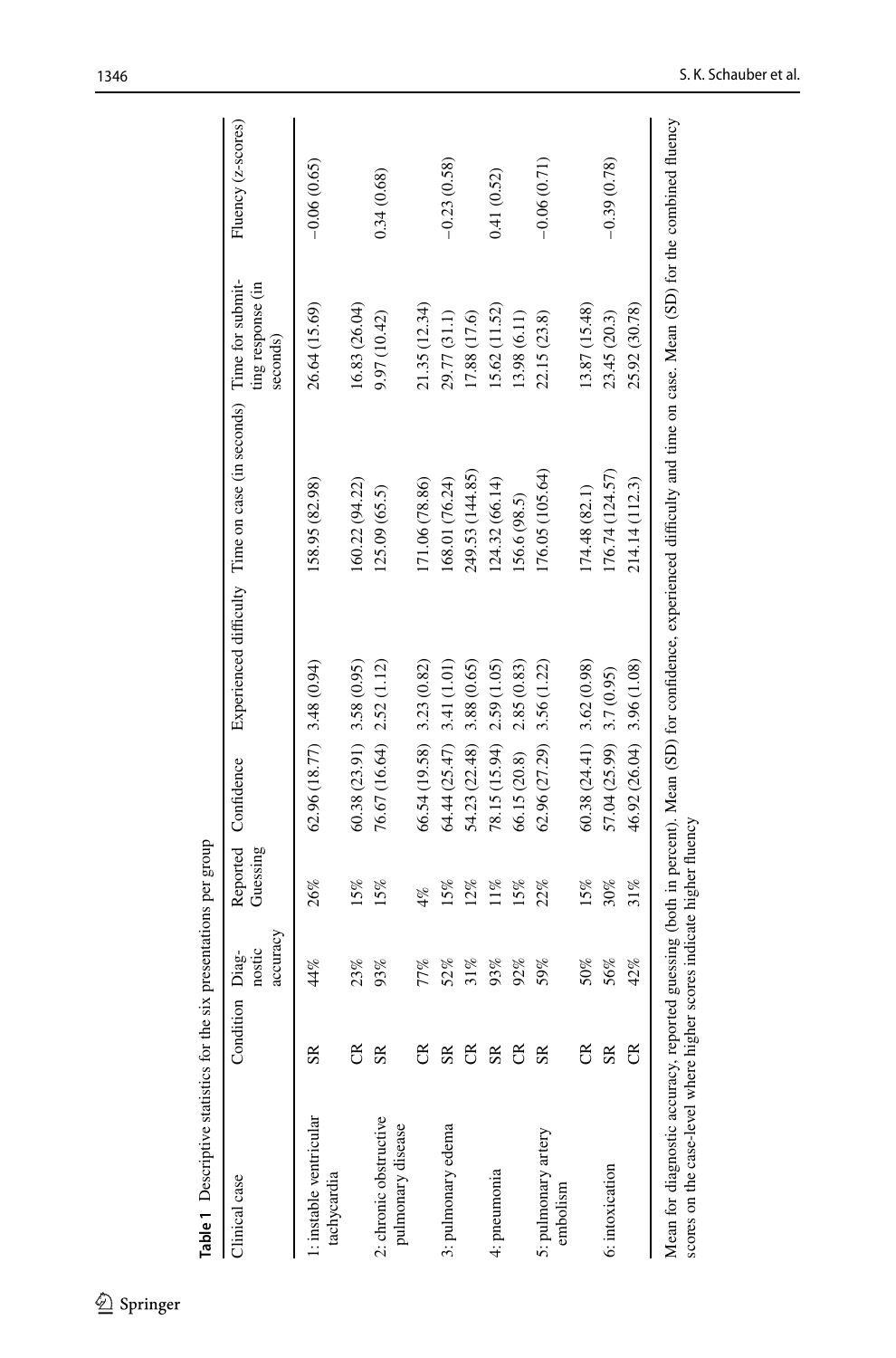SR group and by 92% in the CR group. Across the two conditions, the average Pearson correlation of accuracy across all six cases across the experimental conditions was 0.09, and ranged between a minimum of  $-0.05$  (case two and case six) and a maximum of 0.28 between case 3 (pulmonary edema) and case 6 (intoxication). For the Cognitive Refection Test, Cronbach's Alpha was  $\alpha$  = 0.81.

Table [1](#page-7-0) gives descriptive statistics for the key measures in this study. For instance, the highest observed diference in guessing between groups were found for Case 2 ('COPD') and Case 1 ('instable ventricular tachycardia'). For Case 2, 15% of the participants in the SR group (92% correct) reported guessing as opposed to 4% of the participants in the CR group (77%). For the most difficult case, Case 1, 26% of participants in the SR group and 15% in the CR group reported guessing. On average, guessing was more often reported in the SR group (20% vs. 15%). Furthermore, participants in the CR group indicated lower levels of confidence  $(M_{contCR} = 59.01, SD_{contCR} = 23.62; M_{contSR} = 67.04, SD_{contSR} = 23.16)$ and reported the cases as being more difficult ( $M_{\text{diffCR}}$ = 3.52,  $SD_{\text{diffCR}}$ = 0.96;  $M_{\text{diffSR}}$ = 3.21,  $SD<sub>diffSR</sub> = 1.14$ ). Importantly, these descriptive statistics serve an illustrative purpose and should be interpreted accordingly. Hence, no signifcance testing was conducted.

#### **A combined measure of task fuency**

Generally, the within-person centered indicators for time on task, confdence and perception of difculty were correlated to each other with Pearson correlations of  $r_{\text{(time*} = 1, \text{ confidence)}}=0.48$ ,  $r_{\text{(time*} = 1, \text{ difficulty})}=0.62$ , and  $r_{\text{(difficulty*} = 1, \text{ confidence)}}=0.74$ . All correlations were statistically significant with  $p < 0.001$ . In addition, we carried out a principal component analysis using Varimax rotation in the R package *psych* (Revelle, [2018\)](#page-14-21). The results indicated that a common factor accounted for 74% of the variance in the observed variables. Furthermore, the correlation between the six case-level-averaged fuency measures and the six according case-level-averaged accuracies correlated with  $r=0.87$  (t=3.49,  $df = 4$ ,  $p = 0.03$ ). Thus, the results were in line with our theoretical perspective and we summarized these measures into a single indicator of task fuency.

#### **Antecedents of accuracy (generalized linear mixed efects model)**

In order to address our research objectives we ftted successively more complex models using generalized linear mixed efects models. Across models, the random efects structure was identical. In the following, we highlight the main fndings; details for the models are given in Table [2](#page-9-0).

First, we only included the main efect for response format (i.e., the group efect) in the model. As expected, the result indicated that participants in the CR condition were less likely to give a correct diagnosis. The group effect alone explained 25% more of the variance on the between-person level as compared to the Null Model.

Second, we included both the main efect for the response format and CRT scores as fixed effects. Both were statistically significant predictors for giving a correct diagnosis and, combined, explained 43% additional variance on the between-person level (*OR*=0.50, *p*=0.011 and *OR*=1.58, *p*<0.001, respectively).

In a third step, we also included the fuency-related variables on the within-person level. This is, the person-specifc variables task fuency and guessing that varied by cases. The results from this step indicate that, as expected, both a perception of low fuency and self-reported guessing were associated with decreased odds of giving a correct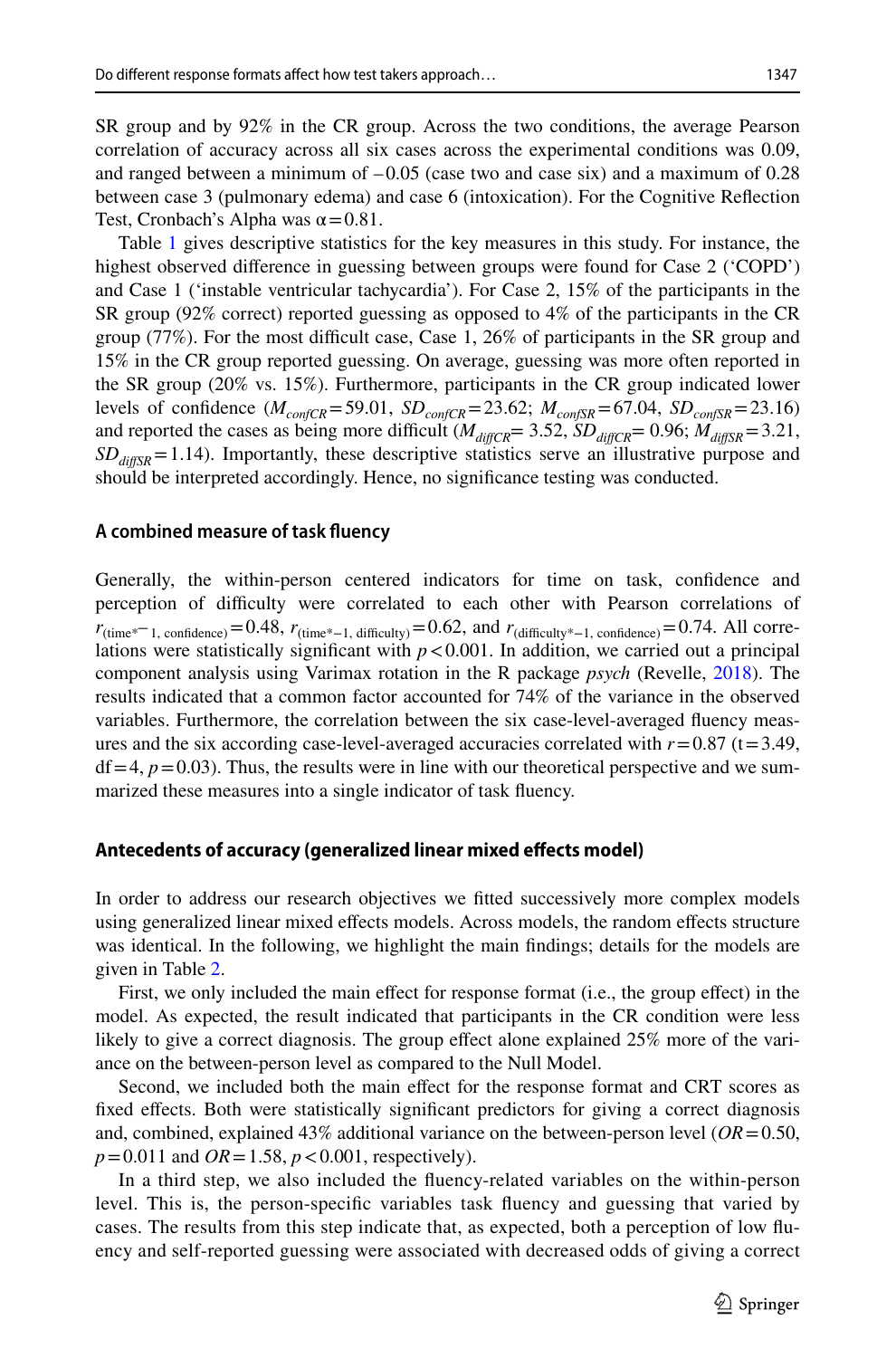|                                                          | Null Model |      | Model 1 |      | Model 2   |      | Model 3   |      | Model 4   |      |
|----------------------------------------------------------|------------|------|---------|------|-----------|------|-----------|------|-----------|------|
|                                                          | ΟR         | SE   | 0R      | SE   | 0R        | SE   | ΟR        | SE   | ΟR        | SE   |
| Fixed parts                                              |            |      |         |      |           |      |           |      |           |      |
| (Intercept)                                              | 1.79       | 0.93 | 2.59    | 1.41 | 0.90      | 0.55 | 0.97      | 0.57 | 0.46      | 0.65 |
| Response format                                          |            |      | $0.47*$ | 0.15 | $0.50*$   | 0.15 | $0.47*$   | 0.31 | 1.84      | 0.67 |
| Cognitive reflection                                     |            |      |         |      | $1.58***$ | 0.22 | $1.65***$ | 0.14 | $2.27***$ | 0.21 |
| Fluency                                                  |            |      |         |      |           |      | $2.22***$ | 0.21 | $2.21***$ | 0.21 |
| Guessing                                                 |            |      |         |      |           |      | 0.51      | 0.38 | $0.50*$   | 0.38 |
| Response format-<br>cognitive reflection<br>interaction  |            |      |         |      |           |      |           |      | $0.54*$   | 0.27 |
| Random parts                                             |            |      |         |      |           |      |           |      |           |      |
| $\tau_{00, \text{ person}}$                              | 0.522      |      | 0.392   |      | 0.169     |      | 0.160     |      | 0.065     |      |
| $\omega_{00, \text{ case}}$                              | 1.428      |      | 1.432   |      | 1.455     |      | 1.085     |      | 1.083     |      |
| Variance explained per level (in relation to null model) |            |      |         |      |           |      |           |      |           |      |
| Persons                                                  |            |      | 25%     |      | 68%       |      | 66%       |      | 84%       |      |
| Cases                                                    |            |      | $0\%$   |      | $-2%$     |      | 29%       |      | 29%       |      |

<span id="page-9-0"></span>Table 2 Results from the five different generalized mixed effects models

\**p*<.05 , \*\**p*<..01 , \*\*\**p*<..001

diagnosis ( $OR = 2.22$ ,  $p < 0.001$ ;  $OR = 0.51$ ,  $p = 0.079$ , respectively). Both predictors combined explained 29% of the variance at the case level as compared to the null model.

Furthermore, we estimated a model introducing an interaction in order to investigate whether fuency was diferently related to accuracy across the two conditions. The fluency-group interaction was not statistically significant ( $OR = 0.58$ ; CI 0.27 – 1.25;  $p=0.162$ ). The newly introduced interaction did not add explained variance on any of the levels (not reported in Table [2\)](#page-9-0).

The fnal, and most complex model introduced a response-format-CRT interaction. In this model, higher scores on the CRT were associated with more than doubling the chances of a correct diagnosis ( $OR = 2.27$ ,  $p < 0.001$ ). This, however, was only the case for the SR group; the efect for the CRT-Response-Type-Interaction in the CR group was  $OR = 0.54$  ( $p = 0.026$ ), thus canceling out the CRT-main-effect within this group. This model accounted for 84% of the variance on the between-person level and 29% of the variance on the case-level. Finally, both fuency and guessing were case-specifc, that is, introducing these predictors to the model did only account for little variance on the between-person level (1%).

The signifcant interaction and the amount of variance explained associated with CRT scores pointed to a substantial diference in the correlation between diagnostic accuracy and performance on the CRT across the two experimental groups. Indeed, the rank correlation (Spearman) between CRT score and number of correct cases within the SR condition was  $r_{(dx, \text{crt})}=0.70$  as compared to  $r_{(dx, \text{crt})}=-0.07$  within the CR group. We conducted a robustness check of this fnding. Employing a bootstrap procedure, we found a 95% confdence interval for this correlation of 0.44 to 0.87 within the SR group. In the CR group, this interval was  $-0.05$  to 0.34.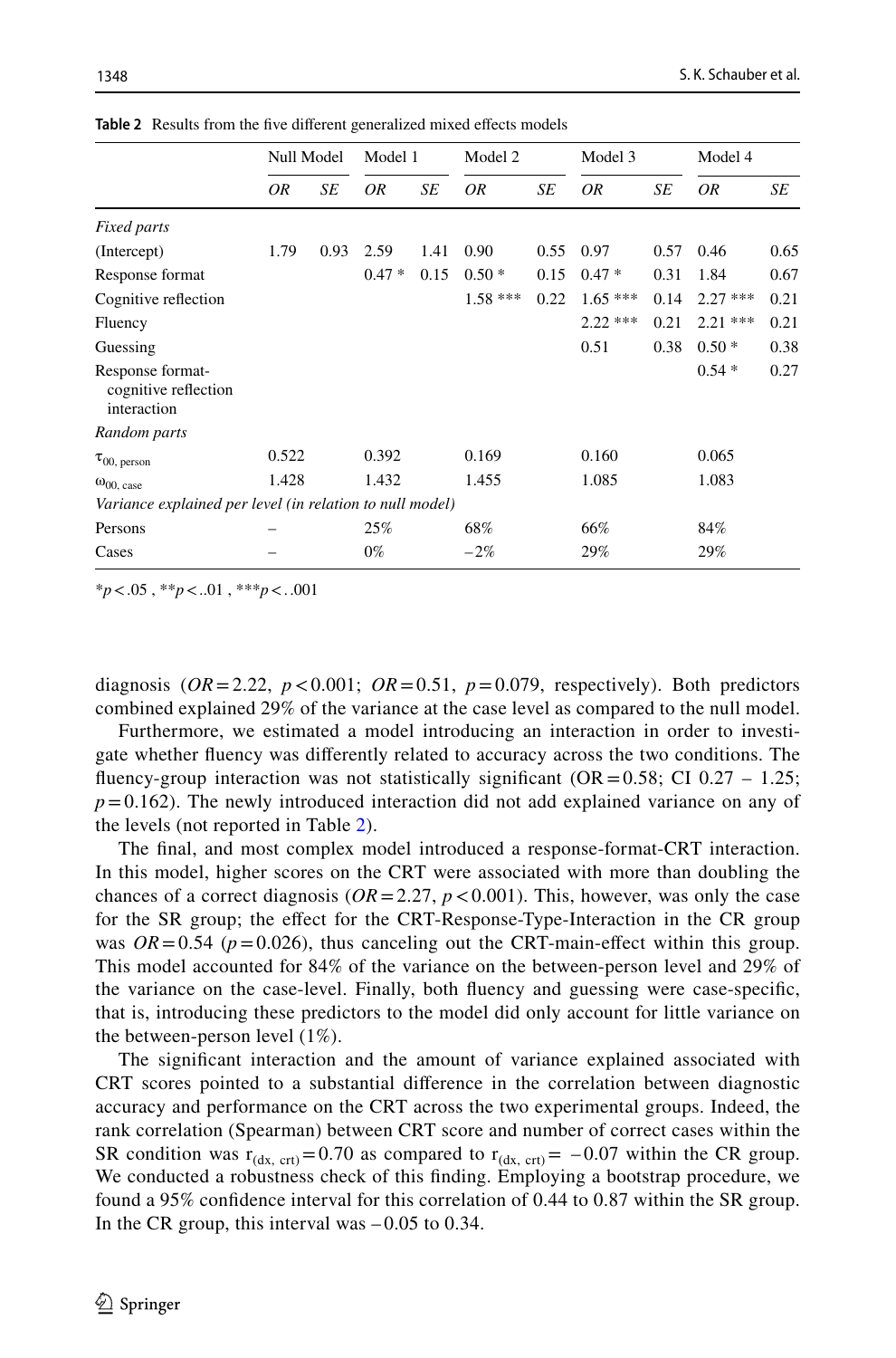## **Predicting guessing**

Finally, we ftted a GLMM in order to explain guessing on a given case. To do so, we basically exchanged two variables in the model; diagnostic accuracy became a predictor and guessing became the dependent variable. Furthermore, we included the personcentered fuency variable, and the CRT score to the predictors. The results indicated that guessing was less likely on cases where participants perceived high fuency (*OR*=0.29; CI 0.17—0.49;  $p < 0.001$ ). Neither the group-effect nor diagnostic accuracy, nor the CRT score showed a statistically significant relation  $OR = 0.58$ ,  $p = 0.35$ ;  $OR = 0.67$ ,  $p = 0.34$ ;  $OR = 1.35$ ,  $p = 0.28$ , respectively).

# **Discussion**

In this article, we report an experimental study in which participants were randomly assigned to complete six clinical cases on shortness of breath in a clinical problem-solving scenario using either constructed response or selected response answering format. Based on our review of the literature, we approached two main research questions—the relation between accuracy and task fuency on the one hand, and the relation between cognitive refection and accuracy on the other hand.

Similar to previous studies we found that participants were able to monitor their performance on a case (Eva & Regehr, [2007,](#page-13-17) [2011](#page-13-18); Kämmer et al., [2020](#page-13-19)). Furthermore, we did not fnd an efect of the response condition on the relation between the perception of task fuency and accuracy. However, our most critical fnding was that CRT scores were related to higher accuracy in the SR condition, but not in the CR condition. In addition, we found support for our expectation that guessing was related to the perception of low fuency. Interestingly, we did not fnd an advantage of guessing: when participants reported guessing, they were more likely to be incorrect in their diagnosis.

Overall, we interpret these results as supporting the stance that diferent response formats evoke diferent response behavior and, at the same time, pose diferent demands on test takers. On the group level, some markers of task fuency varied between the two response formats—for instance, and as expected, it took more time to answer cases in the CR format. At the same time, it appeared that discrepancies in accuracy between the two conditions were strongly related to scores on the Cognitive Refection Test (i.e., we found a signifcant CRT-response format interaction). Given the fact that we used an experimental, randomized design and with the theoretical framework introduced in mind, the main contender for explaining these diferences in scores between groups is the diferential role of response inhibition in both conditions. Interestingly, an interaction between response-format and task fuency was not signifcant. While this doesn't allow for being interpreted as a null-efect, it still is interesting that the inhibition-response-format interaction was stronger than the interaction between fuency and response-format. We also want to mention that we did observe, as in many other studies in medical education, the phenomenon of 'case specificity'—correlations of accuracy between cases were ranging between  $r = -0.5$  and  $r=0.28$ . These were, indeed, in the range typically observed in clinical reasoning studies (Norman, [2008\)](#page-14-22).

Studies focusing on the efect of response format in the assessment of clinical reasoning typically employ a theoretical framework rooted in dual-process theories (Monteiro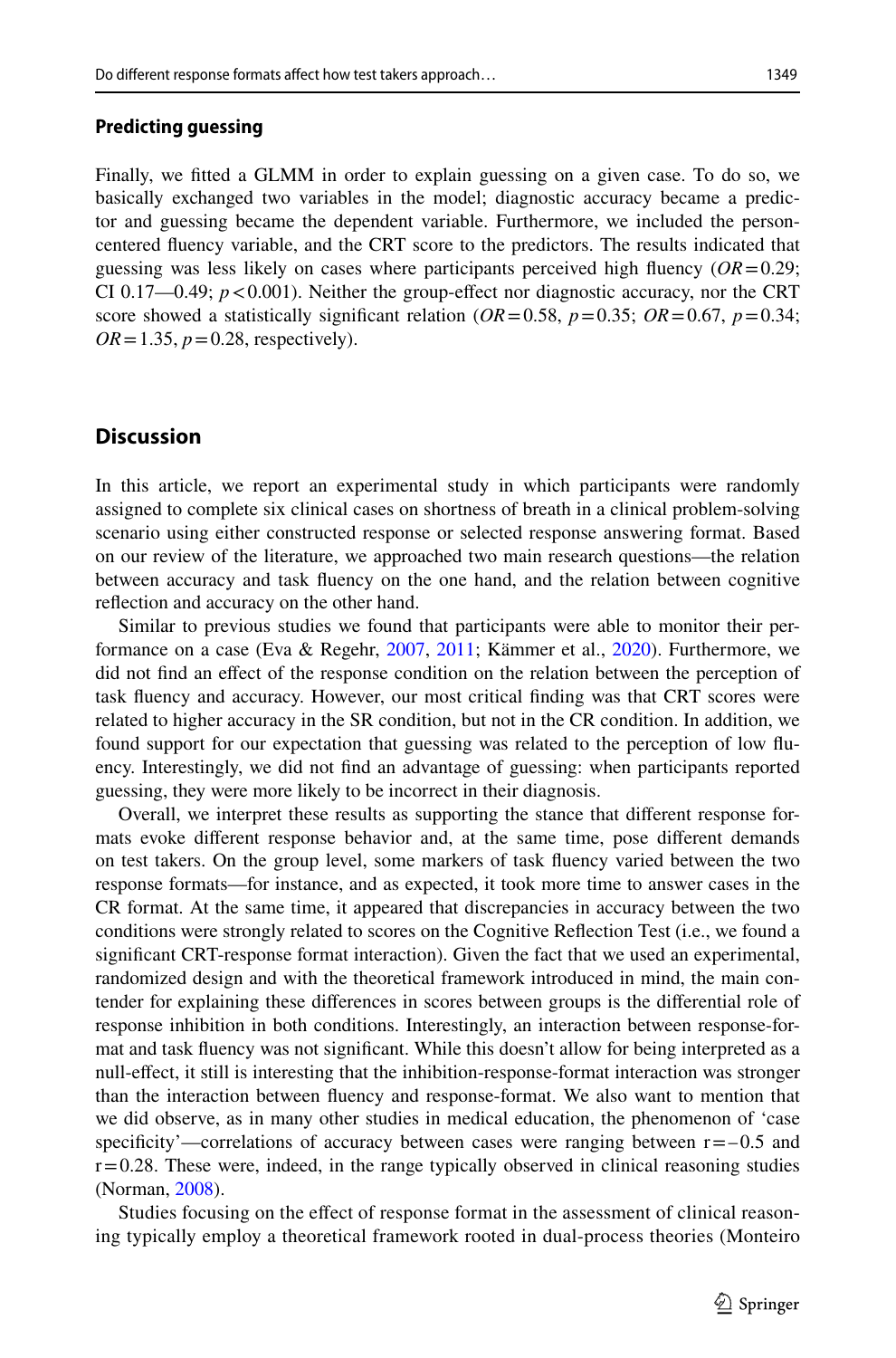& Norman, [2013\)](#page-14-8), making a clear distinction between fast and slow reasoning and their relation to success or failure on a case (Heemskerk et al., [2008\)](#page-13-0). Drawing on recent research in cognitive psychology, we aimed at extending this approach using the concept of response inhibition and cognitive refection. This framework suggests that both being able to detect a confict within an intuitive response and to inhibit this intuitive response is critical to successful, that is, accurate, reasoning.

In this study, we could only provide indirect empirical support for this conclusion because the measure for inhibition—the Cognitive Refection Test—was a distal indicator of this faculty. Indeed, to date, most research on response inhibition relies on such indicators—observing inhibition in vivo and on the level of particular cases would clearly require a more fne-grained approach. Nevertheless, the framework applied here raises several questions that have interesting implications for the broader feld of assessment of clinical reasoning. For instance, it raises the issue of how switching to 'slow' reasoning really can be induced experimentally. It is an open question whether a simple instruction to engage in deliberate reasoning really afects a certain refection on the initial response. Specifc designs of study tasks and conditions are, indeed, an option rarely endorsed in medical education research–but are quite common in research in cognitive psychology.

The current study has several limitations. First of all, although we conducted a randomized trial, the fndings might still be the result of the specifc composition of the groups analyzed here. Building on a sample of  $N=54$  participants and six cases, our study was still comparable in size to similar experimental studies in the context of research on clinical reasoning. In general, statistically, more extreme efects are likely to be found in such smaller samples. Therefore, the correlation patterns found here should be interpreted with caution. We did, however, perform a non-parametric bootstrap to investigate in which respect the association between diagnostic accuracy and CRT scores was infuenced by the specific composition of the groups investigated here. The bootstrap suggests that the effect found might be at the higher end of possible efect sizes. However, the 95% bootstrap confdence intervals did not overlap, which suggests that the fnding of diferential correlation patterns across groups is reasonably robust.

Furthermore, we opted for a between-person design so that there were sufficient replications within person. Consequently, there is no possibility of investigating possible interactions between persons and response format. Finally, results obtained here might not be readily transferable to high stakes contexts, such as in licensing exams. Such scenarios are usually characterized by higher psychological strain or stress which may have additional efects not observable in this study.

Our fndings have practical implications, too. We argue that there is not one type of response format that is generally `more valid` than another for the specifc purpose of assessing clinical reasoning. Fenderson and colleagues claim that multiple choice tests tend to focus on trivia (Fenderson et al., [1997\)](#page-13-20), a position, in our experience, frequently raised by lecturers and professionals in medical education. While this might be true in some contexts, it is, obviously, not the response format alone that triggers the type of reasoning processes but rather the task as a whole. Indeed, while scores are assumed to be largely comparable, the cognitive process preceding the actual answer might not. Hence, we agree with Desjardins and colleagues' (Desjardins et al., [2014\)](#page-12-0) conclusion that the exclusive use of only one type of response format might have unfavorable efects and could ultimately impair the validity of a test or assessment. In this respect, we propose that our fndings support the stance that the design of assessments in medical education should aim for using heterogeneous response formats.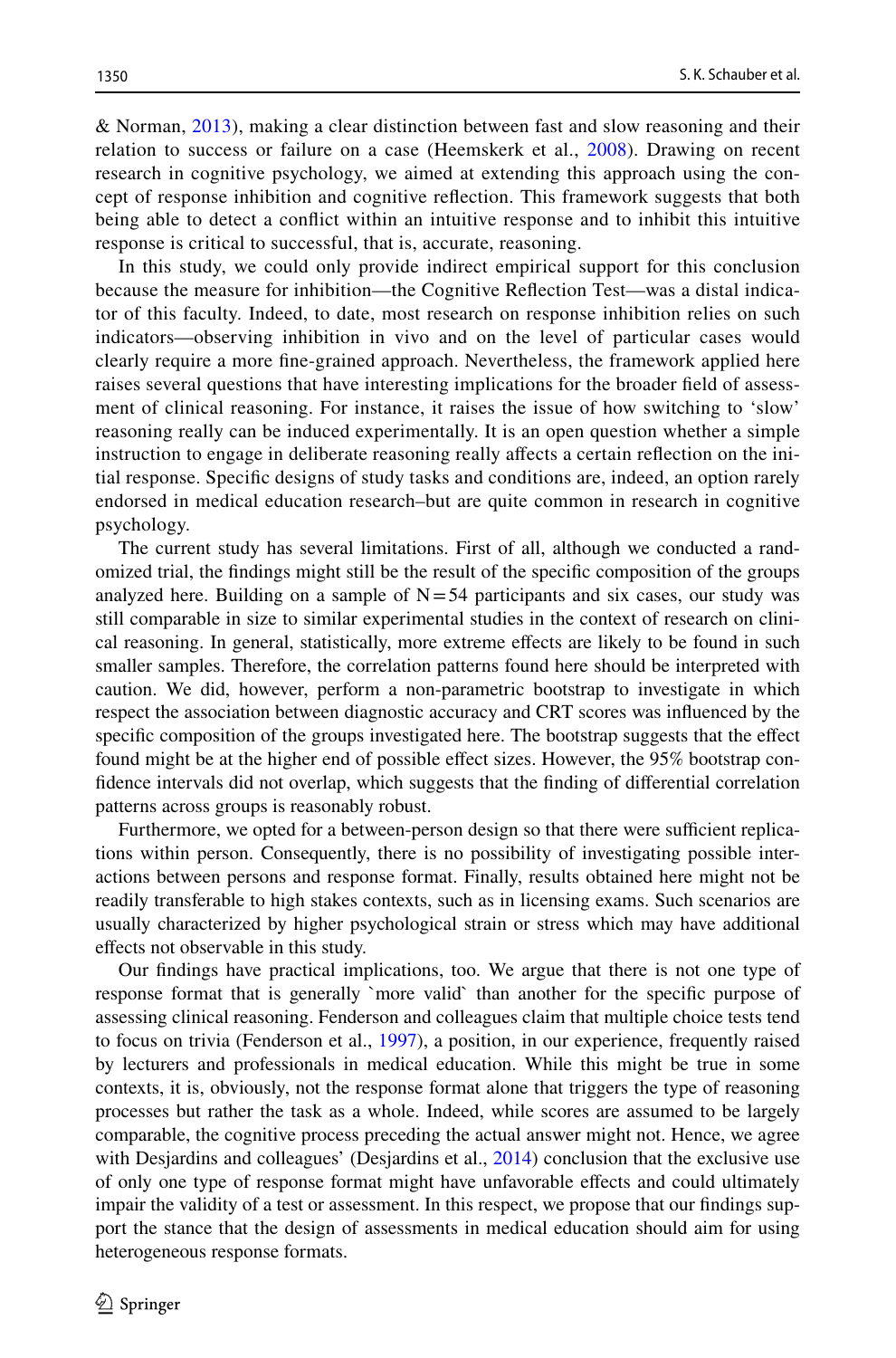In conclusion, our study introduced a new theoretical account of how to characterize diferences in task processing and investigated how diferent response formats relate to diferent task processing behaviors. We argue that the fndings presented here support the stance that diferent response formats are related to diferent processing behavior. Consequently, when designing assessments of clinical reasoning, it is crucial to tap into diferent facets of this complex and important medical process.

**Funding** Open access funding provided by University of Oslo (incl Oslo University Hospital).

**Open Access** This article is licensed under a Creative Commons Attribution 4.0 International License, which permits use, sharing, adaptation, distribution and reproduction in any medium or format, as long as you give appropriate credit to the original author(s) and the source, provide a link to the Creative Commons licence, and indicate if changes were made. The images or other third party material in this article are included in the article's Creative Commons licence, unless indicated otherwise in a credit line to the material. If material is not included in the article's Creative Commons licence and your intended use is not permitted by statutory regulation or exceeds the permitted use, you will need to obtain permission directly from the copyright holder. To view a copy of this licence, visit [http://creativecommons.org/licenses/by/4.0/.](http://creativecommons.org/licenses/by/4.0/)

# **References**

- <span id="page-12-9"></span>Alter, A. L., & Oppenheimer, D. M. (2009). Uniting the tribes of fuency to form a metacognitive nation. *Personality and Social Psychology Review, 13*(3), 219–235. [https://doi.org/10.1177/1088868309](https://doi.org/10.1177/1088868309341564) [341564](https://doi.org/10.1177/1088868309341564)
- <span id="page-12-10"></span>Alter, A. L., Oppenheimer, D. M., Epley, N., & Eyre, R. N. (2007). Overcoming intuition: Metacognitive difculty activates analytic reasoning. *Journal of Experimental Psychology: General, 136*(4), 569– 576. <https://doi.org/10.1037/0096-3445.136.4.569>
- <span id="page-12-13"></span>Bates, D., Mächler, M., Bolker, B., & Walker, S. (2015). Fitting linear mixed-efects models using lme4. *Journal of Statistical Software*.<https://doi.org/10.18637/jss.v067.i01>
- <span id="page-12-11"></span>Berner, E. S., & Graber, M. L. (2008). Overconfdence as a cause of diagnostic error in medicine. *American Journal of Medicine, 121*(5 Suppl), S2-23. <https://doi.org/10.1016/j.amjmed.2008.01.001>
- <span id="page-12-8"></span>Benjamin, A. S., Bjork, R. A., & Schwartz, B. L. (1998). The mismeasure of memory: When retrieval fuency is misleading as a metamnemonic index. *Journal of Experimental Psychology: General, 127*(1), 55–68. <https://doi.org/10.1037/0096-3445.127.1.55>
- <span id="page-12-12"></span>Białek, M., & Sawicki, P. (2018). Cognitive refection efects on time discounting. *Journal of Individual Diferences, 39*(2), 99–106. <https://doi.org/10.1027/1614-0001/a000254>
- <span id="page-12-1"></span>Bleske-Rechek, A., Zeug, N., & Webb, R. M. (2007). Discrepant performance on multiple-choice and short answer assessments and the relation of performance to general scholastic aptitude. *Assessment & Evaluation in Higher Education, 32*(2), 89–105.<https://doi.org/10.1080/02602930600800763>
- <span id="page-12-4"></span>De Neys, W. (2013). Confict detection, dual processes, and logical intuitions: Some clarifcations. *Thinking & Reasoning, 20*(2), 169–187. <https://doi.org/10.1080/13546783.2013.854725>
- <span id="page-12-5"></span>De Neys, W. (2014). Confict detection, dual processes, and logical intuitions: Some clarifcations. *Thinking & Reasoning, 20*(2), 169–187. <https://doi.org/10.1080/13546783.2013.854725>
- <span id="page-12-6"></span>De Neys, W., & Bonnefon, J. F. (2013). The "whys" and "whens" of individual diferences in thinking biases. *Trends in Cognitive Sciences, 17*(4), 172–178. <https://doi.org/10.1016/j.tics.2013.02.001>
- <span id="page-12-7"></span>De Neys, W., & Glumicic, T. (2008). Confict monitoring in dual process theories of thinking. *Cognition, 106*(3), 1248–1299.<https://doi.org/10.1016/j.cognition.2007.06.002>
- <span id="page-12-2"></span>DeMars, C. E. (1998). Gender Diferences in Mathematics and Science on a High School Profciency Exam: The Role of Response Format. *Applied Measurement in Education, 11*(3), 279–299. [https://doi.org/10.](https://doi.org/10.1207/s15324818ame1103_4) [1207/s15324818ame1103\\_4](https://doi.org/10.1207/s15324818ame1103_4)
- <span id="page-12-3"></span>DeMars, C. E. (2000). Test stakes and item format interactions. *Applied Measurement in Education, 13*(1), 55–77. [https://doi.org/10.1207/s15324818ame1301\\_3](https://doi.org/10.1207/s15324818ame1301_3)
- <span id="page-12-0"></span>Desjardins, I., Touchie, C., Pugh, D., Wood, T. J., & Humphrey-Murto, S. (2014). The impact of cueing on written examinations of clinical decision making: A case study. *Medical Education, 48*(3), 255–261. <https://doi.org/10.1111/medu.12296>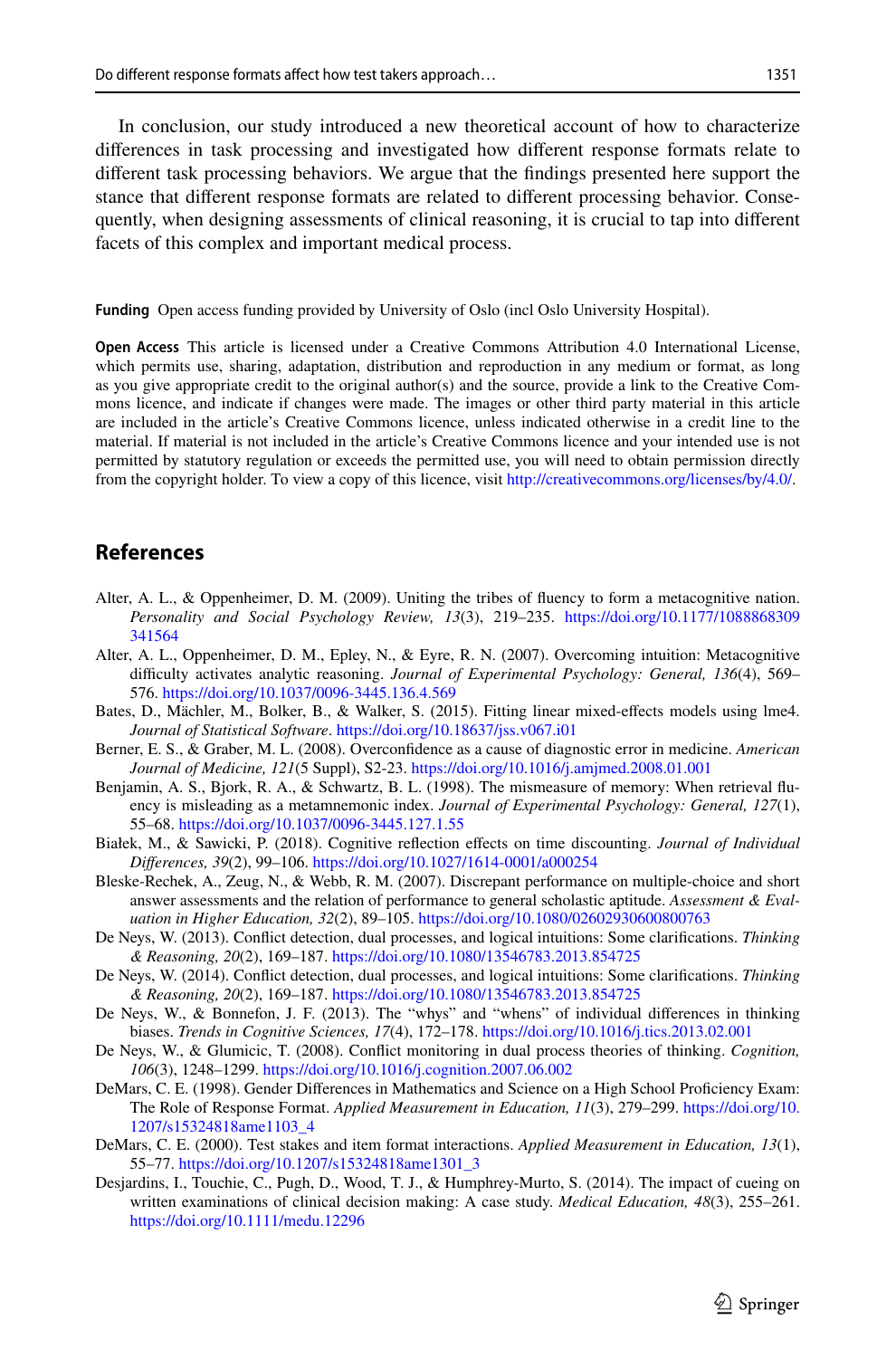- <span id="page-13-6"></span>Dunlosky, J., & Thiede, K. W. (2013). Metamemory. In D. Reisberg (Ed.), *The oxford handboog of cognitive psychology.* (pp. 283–298). Oxford University Press.
- <span id="page-13-5"></span>Elstein, A. S., Shulman, L. S., Sprafka, S. A., et al. (1978). *Medical problem solving: An analysis of clinical reasoning*. Harvard University Press.
- <span id="page-13-17"></span>Eva, K. W., & Regehr, G. (2007). Knowing when to look it up: A new conception of self-assessment ability. *Academic Medicine, 82*(10 Suppl), S81-84.<https://doi.org/10.1097/ACM.0b013e31813e6755>
- <span id="page-13-18"></span>Eva, K. W., & Regehr, G. (2011). Exploring the divergence between self-assessment and self-monitoring. *Advances in Health Sciences Education: Theory and Practice, 16*(3), 311–329. [https://doi.org/10.](https://doi.org/10.1007/s10459-010-9263-2) [1007/s10459-010-9263-2](https://doi.org/10.1007/s10459-010-9263-2)
- <span id="page-13-14"></span>Evans, J. S. (2008). Dual-processing accounts of reasoning, judgment, and social cognition. *Annual Review of Psychology, 59*(1), 255–278. <https://doi.org/10.1146/annurev.psych.59.103006.093629>
- <span id="page-13-20"></span>Fenderson, B. A., Damjanov, I., Robeson, M. R., Veloski, J. J., & Rubin, E. (1997). The virtues of extended matching and uncued tests as alternatives to multiple choice questions. *Human Pathology, 28*(5), 526– 532. [https://doi.org/10.1016/s0046-8177\(97\)90073-3](https://doi.org/10.1016/s0046-8177(97)90073-3)
- <span id="page-13-10"></span>Frederick, S. (2005). Cognitive refection and decision making. *Journal of Economic Perspectives, 19*(4), 25–42. <https://doi.org/10.1257/089533005775196732>
- <span id="page-13-0"></span>Heemskerk, L., Norman, G., Chou, S., Mintz, M., Mandin, H., & McLaughlin, K. (2008). The efect of question format and task difficulty on reasoning strategies and diagnostic performance in internal medicine residents. *Advances in Health Sciences Education: Theory and Practice, 13*(4), 453–462. <https://doi.org/10.1007/s10459-006-9057-8>
- <span id="page-13-7"></span>Hertwig, R., Herzog, S. M., Schooler, L. J., & Reimer, T. (2008). Fluency heuristic: A model of how the mind exploits a by-product of information retrieval. *Journal of Experimental Psychology. Learning, Memory, and Cognition, 34*(5), 1191–1206. <https://doi.org/10.1037/a0013025>
- <span id="page-13-2"></span>Hickson, S., Reed, W. R., & Sander, N. (2012). Estimating the efect on grades of using multiple-choice versus constructive-response questions: Data from the classroom. *Educational Assessment, 17*(4), 200–213. <https://doi.org/10.1080/10627197.2012.735915>
- <span id="page-13-4"></span>Hift, R. J. (2014). Should essays and other "open-ended"-type questions retain a place in written summative assessment in clinical medicine? *BMC Medical Education, 14*(1), 249. [https://doi.org/10.1186/](https://doi.org/10.1186/s12909-014-0249-2) [s12909-014-0249-2](https://doi.org/10.1186/s12909-014-0249-2)
- <span id="page-13-1"></span>Huwendiek, S., Reichert, F., Duncker, C., de Leng, B. A., van der Vleuten, C. P. M., Muijtjens, A. M. M., & Dolmans, D. (2017). Electronic assessment of clinical reasoning in clerkships: A mixedmethods comparison of long-menu key-feature problems with context-rich single best answer questions. *Medical Teacher, 39*(5), 476–485.<https://doi.org/10.1080/0142159X.2017.1297525>
- <span id="page-13-19"></span>Kämmer, J. E., Hautz, W. E., & März, M. (2020). Self-monitoring accuracy does not increase throughout undergraduate medical education. *Medical Education, 54*, 320–327. [https://doi.org/10.1111/medu.](https://doi.org/10.1111/medu.14057) [14057](https://doi.org/10.1111/medu.14057)
- <span id="page-13-8"></span>Koriat, A. (2012). The self-consistency model of subjective confdence. *Psychological Review, 119*(1), 80–113. <https://doi.org/10.1037/a0025648>
- <span id="page-13-9"></span>Kornell, N., Rhodes, M. G., Castel, A. D., & Tauber, S. K. (2011). The ease-of-processing heuristic and the stability bias: Dissociating memory, memory beliefs, and memory judgments. *Psychological Science, 22*(6), 787–794.<https://doi.org/10.1177/0956797611407929>
- <span id="page-13-12"></span>Kostopoulou, O., Rosen, A., Round, T., Wright, E., Douiri, A., & Delaney, B. (2015). Early diagnostic suggestions improve accuracy of GPs: a randomised controlled trial using computer-simulated patients. *British Journal of General Practice, 65*(630), e49
- <span id="page-13-11"></span>Kostopoulou, O., Russo, J. E., Keenan, G., Delaney, B. C., & Douiri, A. (2012). Information distortion in physicians' diagnostic judgments. *Medical Decision Making, 32*(6), 831–839. [https://doi.org/10.](https://doi.org/10.1177/0272989X12447241) [1177/0272989X12447241](https://doi.org/10.1177/0272989X12447241)
- <span id="page-13-13"></span>Kostopoulou, O., Sirota, M., Round, T., Samaranayaka, S., & Delaney, B. C. (2016). The role of physicians' frst impressions in the diagnosis of possible cancers without alarm symptoms. *Medical Decision Making, 37*(1), 9–16.<https://doi.org/10.1177/0272989X16644563>
- <span id="page-13-15"></span>Kruglanski, A. W., & Gigerenzer, G. (2011). Intuitive and deliberate judgments are based on common principles. *Psychological Review, 118*(1), 97–109.<https://doi.org/10.1037/a0020762>
- <span id="page-13-16"></span>Kunina-Habenicht, O., Hautz, W. E., Knigge, M., Spies, C., & Ahlers, O. (2015). Assessing clinical reasoning (ASCLIRE): Instrument development and validation. *Advances in Health Sciences Education: Theory and Practice, 20*(5), 1205–1224. <https://doi.org/10.1007/s10459-015-9596-y>
- <span id="page-13-3"></span>Lissitz, R. W., Hou, X., & Slater, S. C. (2012). The contribution of constructed response items to large scale assessment: Measuring and understanding their impact. *Journal of Applied Testing Technology, 13*(3).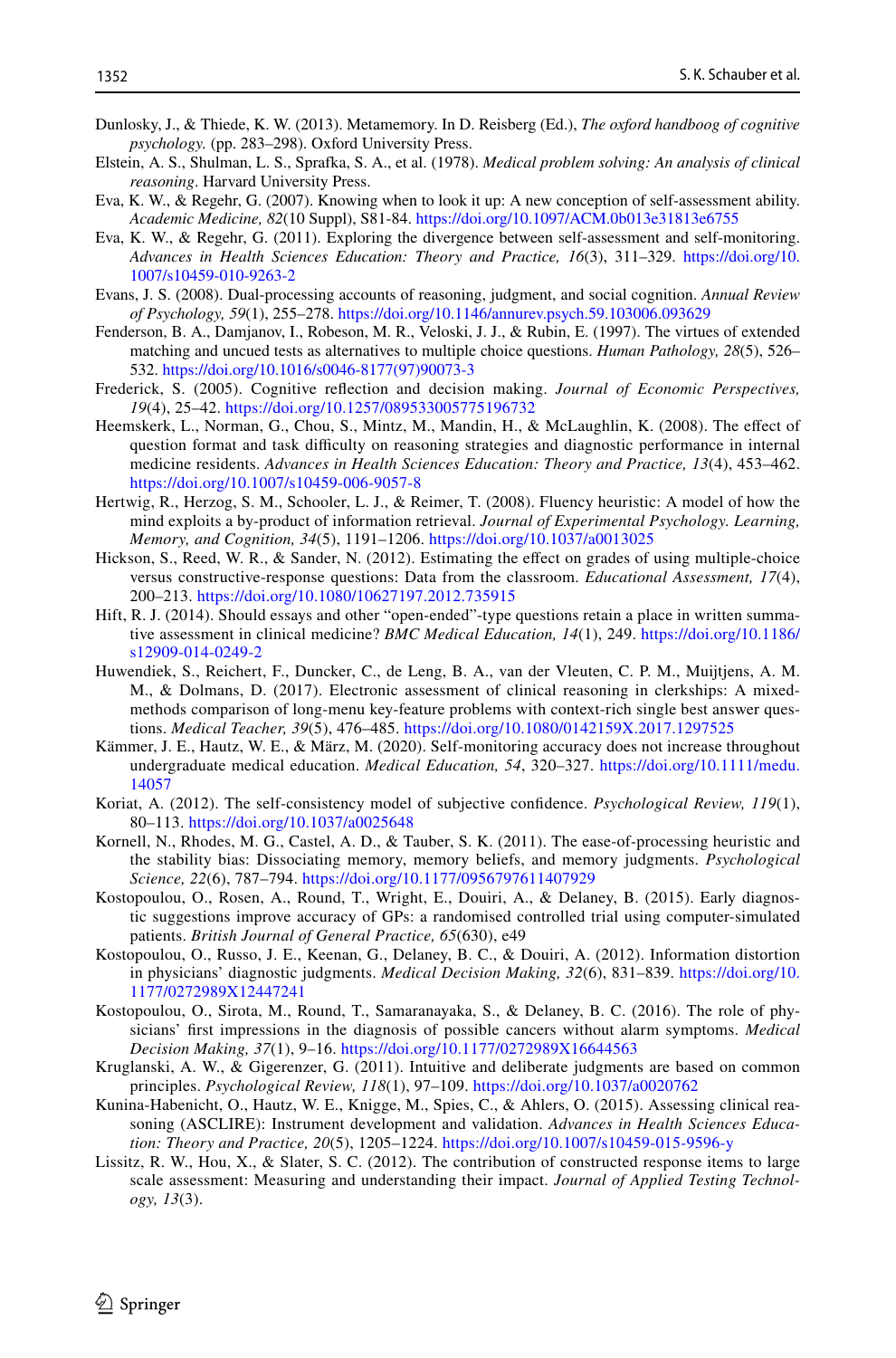- <span id="page-14-3"></span>Lukhele, R., Thissen, D., & Wainer, H. (1994). On the relative value of multiple-choice, constructed response, and examinee-selected items on two achievement tests. *Journal of Educational Measurement, 31*(3), 234–250
- <span id="page-14-18"></span>Mamede, S., Hautz, W. E., Berendonk, C., Hautz, S. C., Sauter, T. C., Rotgans, J., Zwaan, L., & Schmidt, H. G. (2020). Think twice: Efects on diagnostic accuracy of returning to the case to refect upon the initial diagnosis. *Academic Medicine, 95*(8), 1223–1229. [https://doi.org/10.1097/ACM.00000](https://doi.org/10.1097/ACM.0000000000003153) [00000003153](https://doi.org/10.1097/ACM.0000000000003153)
- <span id="page-14-17"></span>Mamede, S., Splinter, T. A. W., van Gog, T., Rikers, R. M. J. P., & Schmidt, H. G. (2012). Exploring the role of salient distracting clinical features in the emergence of diagnostic errors and the mechanisms through which refection counteracts mistakes. *BMJ Quality & Safety, 21*, 295–300
- <span id="page-14-5"></span>Martinez, M. E. (1999). Cognition and the question of test item format. *Educational Psychologist, 34*(4), 207–218. [https://doi.org/10.1207/s15326985ep3404\\_2](https://doi.org/10.1207/s15326985ep3404_2)
- <span id="page-14-8"></span>Monteiro, S. D., & Norman, G. (2013). Diagnostic reasoning: Where we've been, where we're going. *Teaching and Learning in Medicine, 25*(sup1), S26–S32. <https://doi.org/10.1080/10401334.2013.842911>
- <span id="page-14-9"></span>Monteiro, S. D., Sherbino, J. D., Ilgen, J. S., et al. (2015). Disrupting diagnostic reasoning: Do interruptions, instructions, and experience afect the diagnostic accuracy and response time of residents and emergency physicians? *Academic Medicine, 90*(4), 511–517. [https://doi.org/10.1097/ACM.00000](https://doi.org/10.1097/ACM.0000000000000614) [00000000614](https://doi.org/10.1097/ACM.0000000000000614)
- <span id="page-14-22"></span>Norman, G. R. (2008). The glass is a little full – of something: Revisiting the issue of content specifcity of problem solving. *Medical Education, 42*, 549–551. <https://doi.org/10.1111/j.1365-2923.2008.03096.x>
- <span id="page-14-11"></span>Norman, G. R., & Eva, K. W. (2010). Diagnostic error and clinical reasoning. *Medical Education, 44*(1), 94–100. <https://doi.org/10.1111/j.1365-2923.2009.03507.x>
- <span id="page-14-0"></span>Norman, G. R., Swanson, D. B., & Case, S. M. (1996). Conceptual and methodological issues in studies comparing assessment formats. *Teaching and Learning in Medicine, 8*(4), 208–216. [https://doi.org/10.](https://doi.org/10.1080/10401339609539799) [1080/10401339609539799](https://doi.org/10.1080/10401339609539799)
- <span id="page-14-12"></span>Oppenheimer, D. M. (2008). The secret life of fuency. *Trends in Cognitive Sciences, 12*(6), 237–241. <https://doi.org/10.1016/j.tics.2008.02.014>
- <span id="page-14-6"></span>Ozuru, Y., Briner, S., Kurby, C. A., & McNamara, D. S. (2013). Comparing comprehension measured by multiple-choice and open-ended questions. *Canadian Journal of Experimental Psychology, 67*(3), 215–227. <https://doi.org/10.1037/a0032918>
- <span id="page-14-7"></span>Patel, V. L., Groen, G. J., & Norman, G. R. (1993). Reasoning and instruction in medical curricula. *Cognition and Instruction, 10*(4), 335–378. [https://doi.org/10.1207/s1532690xci1004\\_2](https://doi.org/10.1207/s1532690xci1004_2)
- <span id="page-14-13"></span>Pennycook, G., Fugelsang, J. A., & Koehler, D. J. (2015). Everyday consequences of analytic thinking. *Current Directions in Psychological Science, 24*(6), 425–432.<https://doi.org/10.1177/0963721415604610>
- <span id="page-14-20"></span>R Core Team. (2018). R: A language and environment for statistical computing. From R Foundation for Statistical Computing, Vienna, Austria <https://www.R-project.org/>
- <span id="page-14-10"></span>Thompson, V. A., Prowse Turner, J. A., & Pennycook, G. (2011). Intuition, reason, and metacognition. *Cognitive Psychology, 63*(3), 107–140.<https://doi.org/10.1016/j.cogpsych.2011.06.001>
- <span id="page-14-21"></span>Revelle, W. (2018). psych: Procedures for Psychological, Psychometric, and Personality Research. Retrieved from<https://CRAN.R-project.org/package=psych> Version = 1.8.4.
- <span id="page-14-4"></span>Rodriguez, M. C. (2003). Construct equivalence of multiple-choice and constructed-response items: A random efects synthesis of correlations. *Journal of Educational Measurement, 40*(2), 163–184
- <span id="page-14-1"></span>Sam, A. H., Field, S. M., Collares, C. F., van der Vleuten, C. P. M., Wass, V. J., Melville, C., & Meeran, K. (2018). Very-short-answer questions: reliability, discrimination and acceptability. *Medical Education, 52*(4), 447–455.<https://doi.org/10.1111/medu.13504>
- <span id="page-14-2"></span>Schuwirth, L. W. T., Vleuten, C. P. M., & Donkers, H. H. L. M. (1996). A closer look at cueing efects in multiple-choice questions. *Medical Education, 30*(1), 44–49. [https://doi.org/10.1111/j.1365-2923.](https://doi.org/10.1111/j.1365-2923.1996.tb00716.x) [1996.tb00716.x](https://doi.org/10.1111/j.1365-2923.1996.tb00716.x)
- <span id="page-14-19"></span>Snijders, T. A. M., & Bosker, R. J. (2011). *Multilevel analysis: An introduction to basic and advanced multilevel modeling*. (2nd ed.). SAGE Publications.
- <span id="page-14-14"></span>Thompson, V. A., Turner, J. A. P., Pennycook, G., Ball, L. J., Brack, H., Ophir, Y., & Ackerman, R. (2013). The role of answer fuency and perceptual fuency as metacognitive cues for initiating analytic thinking. *Cognition, 128*(2), 237–251.<https://doi.org/10.1016/j.cognition.2012.09.012>
- <span id="page-14-16"></span>Toplak, M. E., West, R. F., & Stanovich, K. E. (2011). The cognitive refection test as a predictor of performance on heuristics-and-biases tasks. *Memory and Cognition*. [https://doi.org/10.3758/](https://doi.org/10.3758/s13421-011-0104-1) [s13421-011-0104-1](https://doi.org/10.3758/s13421-011-0104-1)
- <span id="page-14-15"></span>Toplak, M. E., West, R. F., & Stanovich, K. E. (2014). Assessing miserly information processing: An expansion of the cognitive refection test. *Thinking & Reasoning, 20*(2), 147–168. [https://doi.org/10.1080/](https://doi.org/10.1080/13546783.2013.844729) [13546783.2013.844729](https://doi.org/10.1080/13546783.2013.844729)